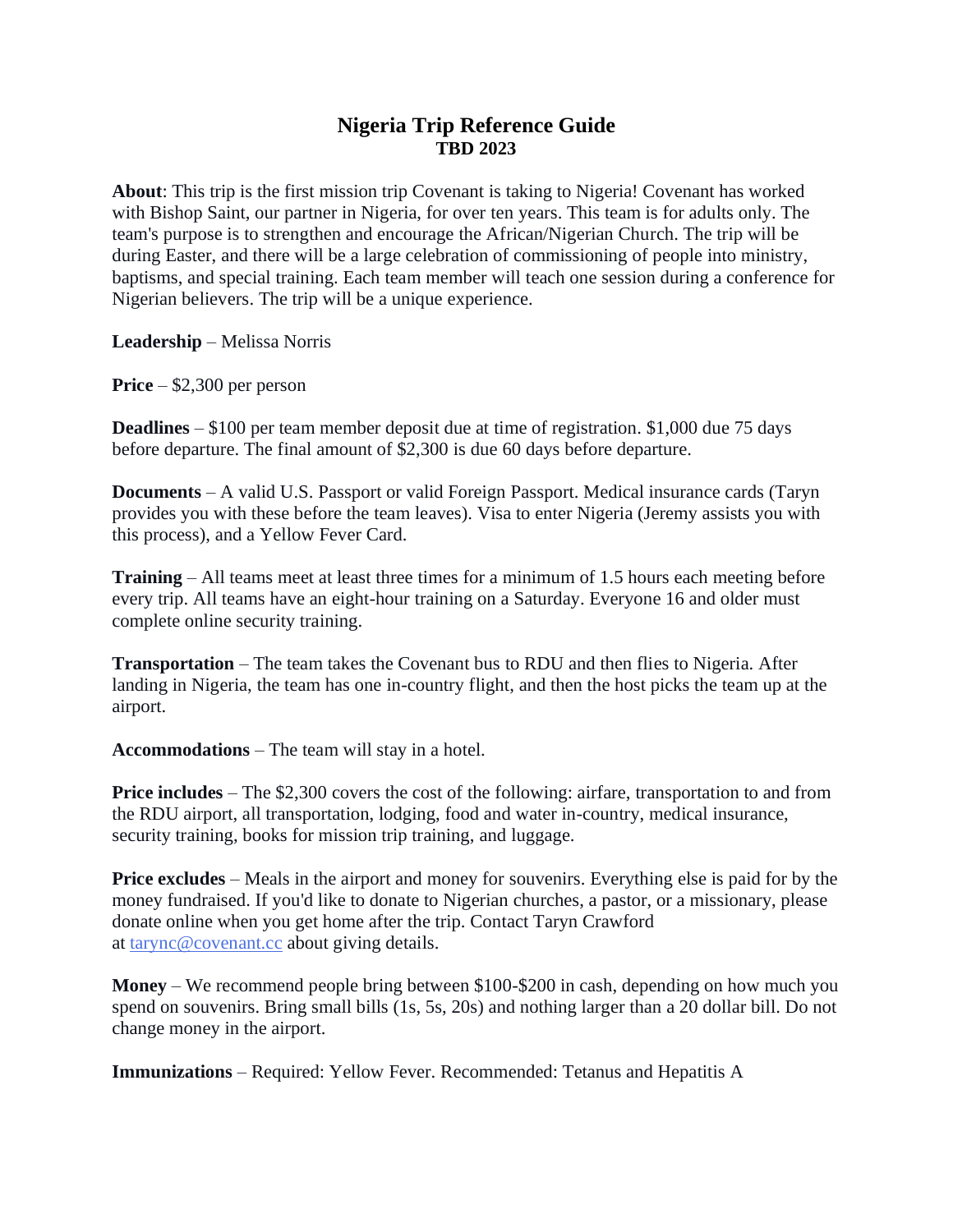**Safety** – Staying with the team the whole trip is of utmost importance. During training, the team leaders will explain safety measures. The team will be in the southern part of Nigeria, where most Christians live, and the team will not travel north where there is more danger. We cannot guarantee safety, yet Covenant and CSI Ministries take every measure possible to make the trip safe and secure.

**Health Issues** – Please inform your team leader if you have any health issues or dietary restrictions. Please disclose your health information in your Managed Missions application.

**Cell Phone and Camera Policy** –Team leaders cover all the social media guidelines during training.